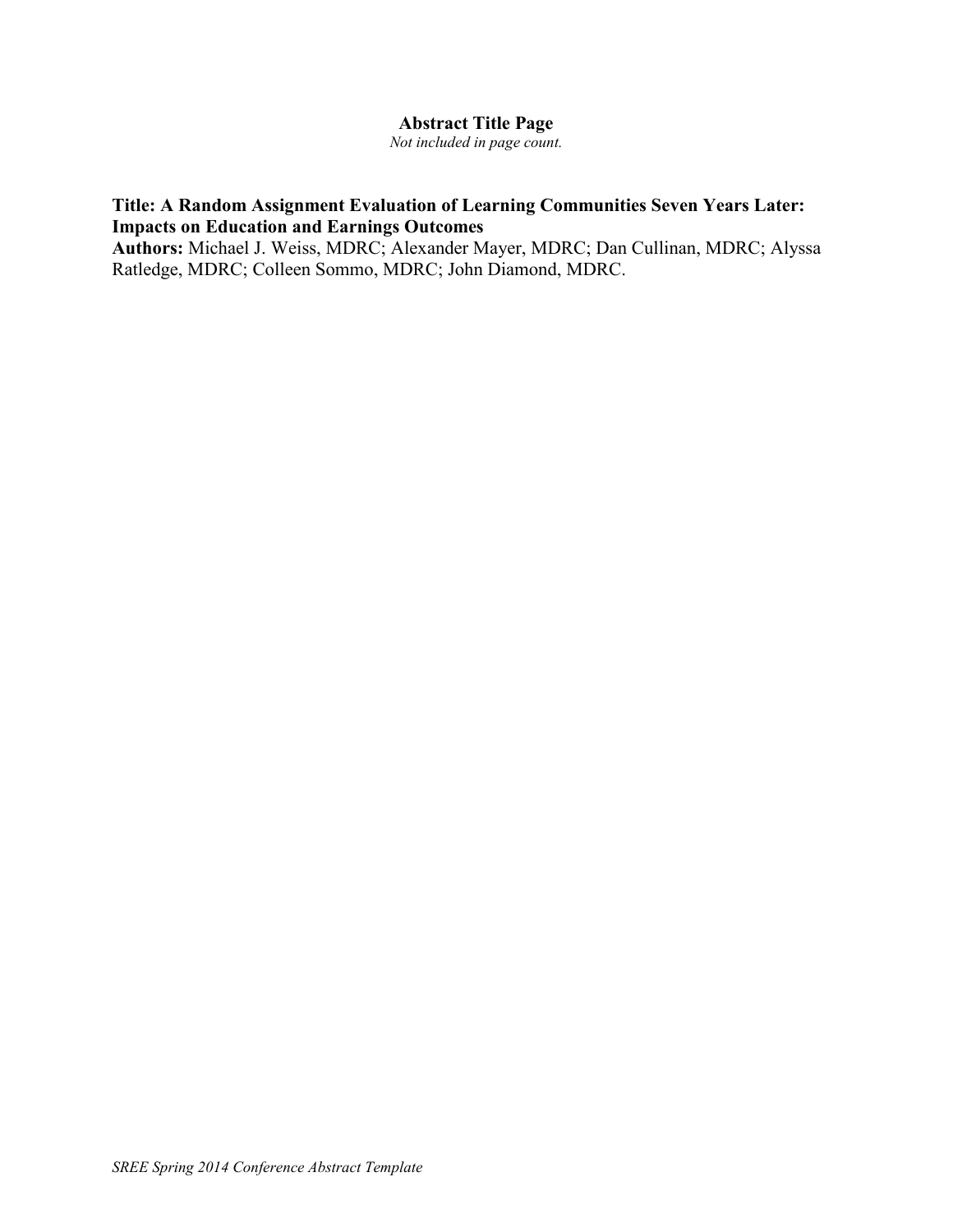#### **Abstract Body**

*Limit 4 pages single-spaced.*

### **Background / Context:**

Empirical evidence confirms that increased education is positively associated with higher earnings across a wide spectrum of fields and student demographics (Barrow & Rouse, 2005; Card, 2001; Carneiro, Heckman, & Vytlacil, 2011; Dadgar & Weiss, 2012; Dynarski, 2008; Jacobson & Mokher, 2009; Jepsen, Troske, & Coomes, 2009; Kane & Rouse, 1995; Marcotte, 2004). College degree holders earn higher salaries and experience unemployment less frequently than those who do not have college degrees (Dadgar & Weiss, 2012), and those who attended college, regardless of degree receipt, report higher rates of job satisfaction, promotion opportunities, increased work responsibilities, and improved work performance (Hoachlander, Sikora, & Horn, 2003).

For many low-income students, the pathway to higher education and increased earnings begins in community colleges, which currently enroll about one-third of American degreeseekers (Digest of Education Statistics, 2012). However, community college students' persistence and completion rates leave much room for improvement. Among students beginning at public two-year colleges, fewer than half earn a credential or transfer to a four-year institution within six years after their initial enrollment (Radford, Berkner, Wheeless, & Shepherd, 2010). Many community college students stop or drop out long before graduation day, losing out on the full complement of higher earnings and employment outcomes associated with higher education.

One factor contributing to these low success rates is the fact that many students arrive on campus only to find that they are required to take non-credit-bearing courses, called "developmental" or "remedial" education courses, prior to enrolling in college-level courses (Duke & Strawn, 2008). One estimate of the prevalence of students required to complete developmental coursework suggests that among students whose first institution attended was a community college, around 60 percent took a remedial course at a postsecondary institution (Adelman, 2004; Bailey, Jeong, & Cho, 2009). Unsurprisingly, degree or certificate attainment rates among students who need developmental education are even lower than those of the general population (Attewell, Lavin, Domina, & Levey, 2006). Students in need of developmental education are not just failing to earn a credential – the majority never complete the developmental course sequence to which they are referred (Bailey 2009). One popular strategy aimed at addressing the issues of students referred to developmental courses (as well as students in college-level courses) is called "learning communities," or LCs.

The LC evaluated in this study produced positive short-term impacts on academic outcomes including credits attempted and credits earned and students' progression through the developmental reading sequence of courses. Given these positive results, similar learning communities for developmental reading and math students in community colleges were replicated and evaluated at five other schools.

#### **Purpose / Objective / Research Question / Focus of Study:**

Although LCs have been popular for decades, there have been few experimental tests of their efficacy. A variety of studies have looked at LC students' outcomes compared to a constructed comparison group, but generally, comparisons were made between students who were in learning communities and those who were not, despite the fact that students typically self-select into learning communities and are not directly equivalent. The first large sample random assignment evaluation of learning communities was conducted by MDRC in 2003-2005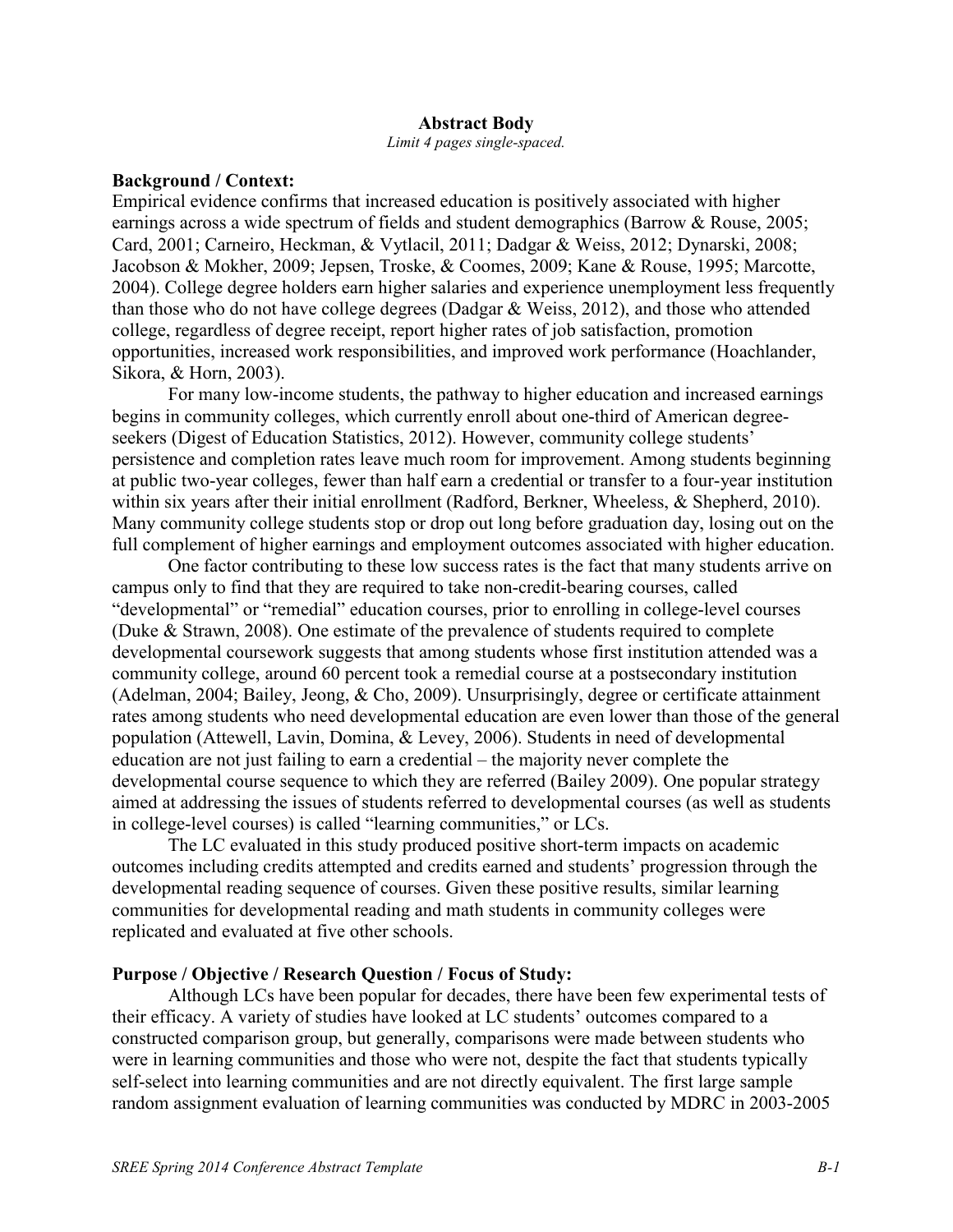to evaluate the effectiveness of Kingsborough Community College's (KCC) learning communities program. The primary objective of this study is to estimate the causal effect of the opportunity to participate in a learning communities program at KCC. Program effects are estimated for academic (credit accumulation and degree completion) and economic (employment and earnings) indicators.

### **Setting:**

Kingsborough Community College, located in Brooklyn, New York, is part of The City University of New York (CUNY) system, the largest urban public university system in the country. KCC is has about 18,000 students, of whom about 75% receive financial aid. KCC offers a one-semester learning community in which all courses are linked together.

### **Population / Participants / Subjects:**

The study randomly assigned over 1,500 students to either a program group, which had the opportunity to participate in the Opening Doors Learning Community, or a control group, which could enroll in the colleges' usual unlinked courses. More than two-thirds of the sample required developmental English at the start of the study (and the learning communities to which they were assigned included a developmental English course as one of the linked courses).

### **Intervention / Program / Practice:**

Learning communities involve the *co-enrollment* of a cohort of students into two or more courses. Typically, the *curricula* of these courses are intentionally linked or integrated, sometimes around a theme. For example, a learning community with an overarching theme and title called "Poverty and Inequality" might link a developmental English course and a collegelevel sociology course. The courses could require that students learn various elements of essay writing and argumentative rhetoric in their English course and then use those techniques to write a paper in their sociology course, exploring the relationship between income status and race. Learning communities tend to require *faculty collaboration*, which enables teachers to communicate about their shared students and to integrate the curriculum across courses through, for example, joint assignments and readings. Some definitions of learning communities also include a *pedagogical* component, usually focusing on "active engagement," "active pedagogy," and/or "collaborative learning." Notably, it is not always clear how the preferred pedagogical techniques of learning communities are different from what many consider good pedagogy more broadly. Finally, some learning communities include add-on *student supports*, like enhanced counseling, tutoring, or other student services (Minkler, 2002; Richburg-Hayes, Visher, & Bloom, 2008; Smith, 2001; Smith et al., 2004).

By co-enrolling students into two or more courses, learning communities are intended to foster stronger connections among students (Smith et al., 2004). Through sustained academic relationships among students and faculty, students are expected to feel more integrated into a community of peers and college life, leading to a greater level of commitment. In addition, integrating course materials may help students understand connections between disciplines and between what they are learning in school and their personal lives, and in doing so, engage students more deeply in learning. Curricular integration may be particularly effective when a developmental-level course and college-level course are paired in a learning community since this allows students to use the basic skills being taught in developmental classes in their collegelevel coursework. Broadly speaking, learning communities are theorized to lead to improved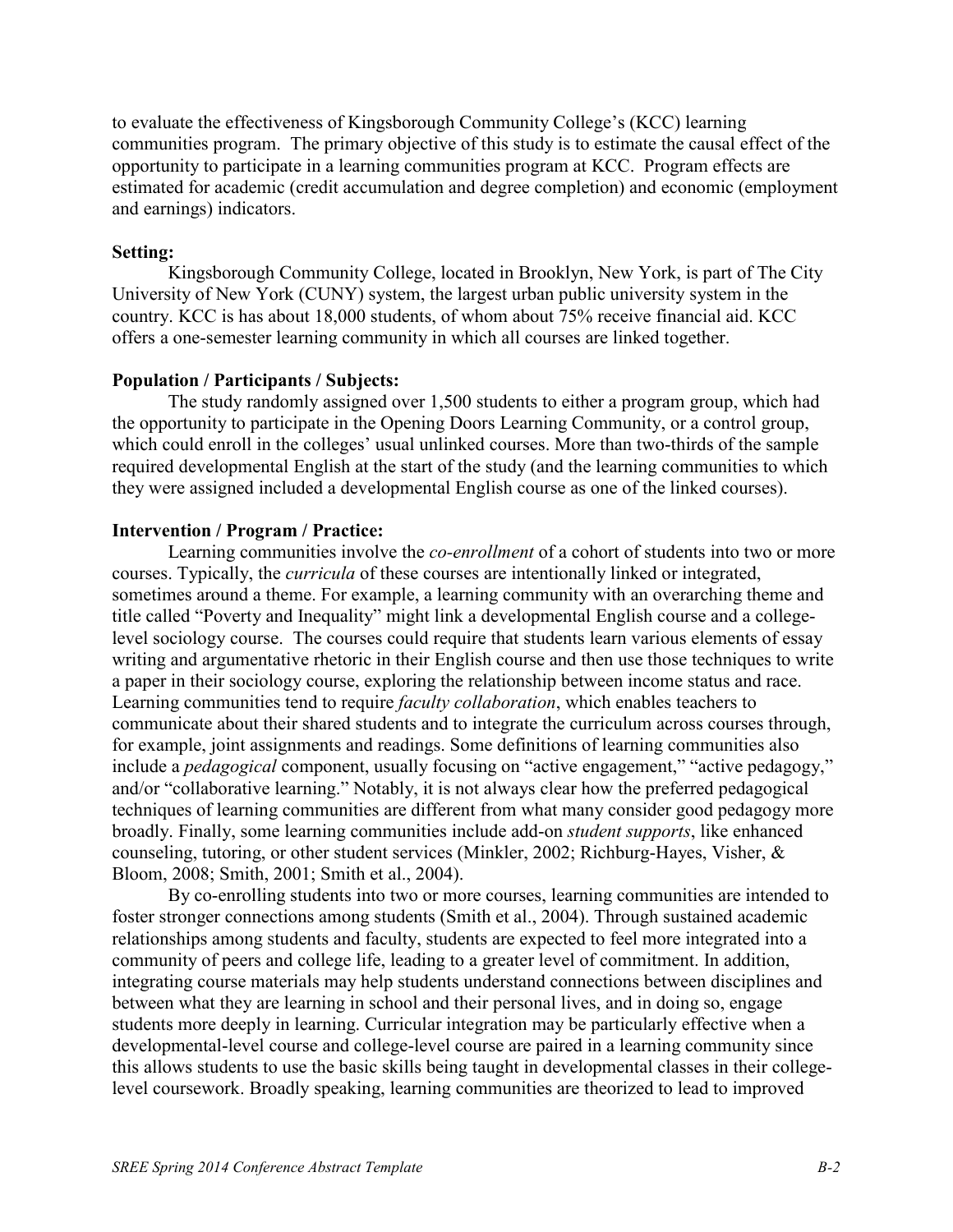academic outcomes by fostering stronger connections among students and between students and faculty, integrating students into campus life, and providing a more engaging academic environment. This is hypothesized to improve students' academic attainment and increase their likelihood of persisting in school.

## **Research Design:**

This study uses a random assignment research design. Random assignment creates two groups of students that are similar in characteristics that can be measured, such as age and gender, and in those that are more difficult to measure, such as tenacity and motivation. As a result, subsequent differences in outcomes (for example, credit accumulation) can be attributed with a high level of confidence to the program. The random assignment procedure and process was designed and controlled by the researchers.

### **Data Collection and Analysis:**

This study tracked students for seven years, the longest follow-up period of a learning communities evaluation. The study gathered data from a number of sources to track students' academic outcomes. The primary data sources for academic outcomes were transcript data from CUNY and degree data provided by the National Student Clearinghouse and are based on data from all colleges that report to the Clearinghouse – more than 96% of American colleges and universities. To track employment and earnings, we analyzed individual-level employment records and aggregate earnings data from the New York State Department of Labor Unemployment Insurance Data.

### **Findings / Results:**

- **Increase in enrollment.** Program group students enrolled in higher rates than control group students in 8 of the 28 terms (including winter and summer sessions) tracked during the study. For example, during the first-year winter session, 60.0 percent of program group members enrolled compared to 54.5 percent of control group members, an estimated impact of 5.5 percentage points (*p=.03*). See Figure 1.
- **Increase in credits earned**. Program group students earned an estimated 4.0 additional credits over seven years, a 7.5 percent increase (*p=.09)*. See Table 1.
- x **Possible increase in graduation rates**. Although not statistically significant, program group students' graduation rate was 3.3 percentage points higher than that of control group students: 39.5 percent graduated, compared to only 36.2 percent of control group students. This positive estimate, which follows positive estimates in each of the preceding four years, is encouraging for an intervention of such a short duration, but the estimated effect on graduation is only on the borderline of what is sometimes conventionally viewed as statistically significant in year six (*p=.1)*. See Table 1.
- **Underpowered to detect meaningful effects on earnings**. Although this study was not designed to be powered to detect effects on employment and earnings, as one of the largest scale experiments in higher education history, it provides a unique opportunity to reflect on the possibility of connecting higher education interventions to effects on employment and earnings. Although not statistically significant, the program's estimated effect on average earnings is over \$1,000 during years six and seven. The estimated effect represents an increase of around 8 percent over the control group's base of \$12,700 in year six and \$14,700 in year seven. Despite its large sample size, this experiment is not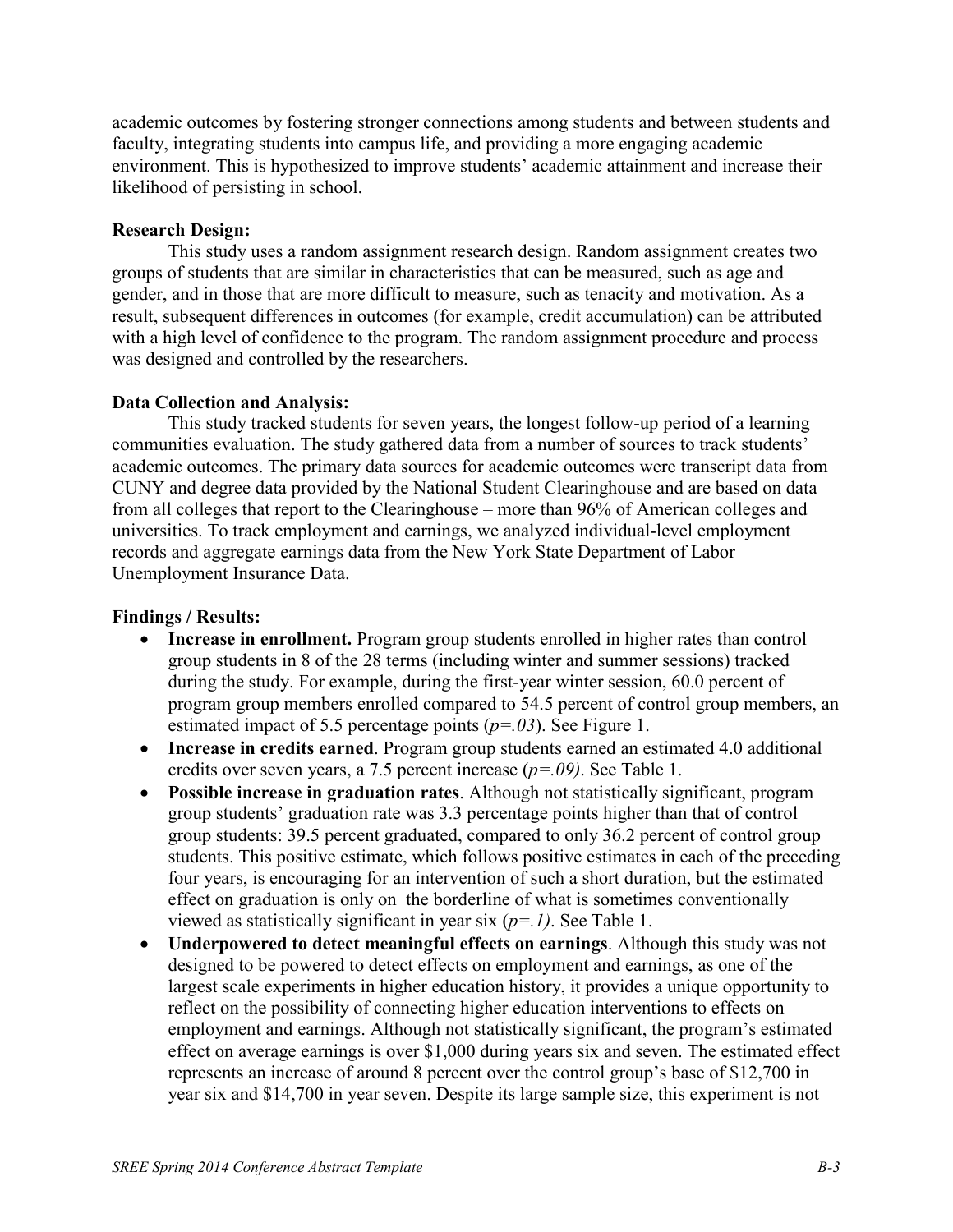sufficiently powered to detect an effect of \$1,000. The authors find that an adequately powered study of an educational program's impact on employment and earnings would require an extraordinarily large sample size or effect size to find impacts (under certain assumptions – see conclusion section below).

### **Conclusions:**

Our conclusions fall into two categories: first, we offer some lessons learned regarding designing a higher education evaluation of an intervention intended to improve future earnings. Second, we offer some thought regarding learning communities.

The authors find that this study, despite its large sample size among higher education evaluations, is underpowered to estimate impacts on employment and earnings. To offer insight into designing evaluations of college programs aimed at improving economic outcomes, Table 2 presents scenarios that one might encounter in an evaluation and calculates the minimum detectable effect (MDE) required to find a statistically significant impact on earnings.

The first row of the first panel in Table 2 parallels our study, where  $\bf{n}$  is around 1,500, the MDE is around \$2,874, and the estimated degree effect is 3.3 percentage points. *If effects on earnings derive solely from effects on earning a degree*, then the first row shows that the required returns to a degree would need to be \$87,878 in the seventh year, which constitutes a 592 percent increase over the average earnings in the control group.

The remainder of Table 2 depicts scenarios for a program whose effects on degree receipt are larger than those estimated in this study (5, 10, 15, and 20 percentage points) along with a scenario where a study includes 10,000 sample members. With a sample size of 1,500, even a 20 percentage point effect on degree receipt would require the returns to a degree to be \$14,370, or 98 percent, for the study to be adequately powered. In fact, even in an evaluation with 10,000 students where an intervention increases degree receipt by 20 percentage points, the return to a degree would have to be \$5,565, or 38 percent, in order for the study to be adequately powered – this remains well above current estimates of the average returns to an associate's degree.

The information provided in Table 2 suggests that if a college programs' effects on earnings arise through effects on degrees alone, then identifying the causal effect of an educational intervention on earnings is probably more difficult than generally acknowledged.

As noted above, the promising short-term outcomes for this program led to a five-college replication of learning communities for students in developmental education classes. The colleges hoped that KCC's positive outcomes would be replicated at their own schools. However, the evaluations of these five learning communities programs suggest that the findings discussed here may be a bit of an outlier. While the aggregate effects for the five schools were positive on measures such as enrollment and credits earned, the results were quite modest, with multiple schools showing no impacts whatsoever. The importance of replication cannot be understated: learning communities may produce positive student outcomes in one location but no impacts in another, and are not the panacea for low community college graduation rates some might hope them to be.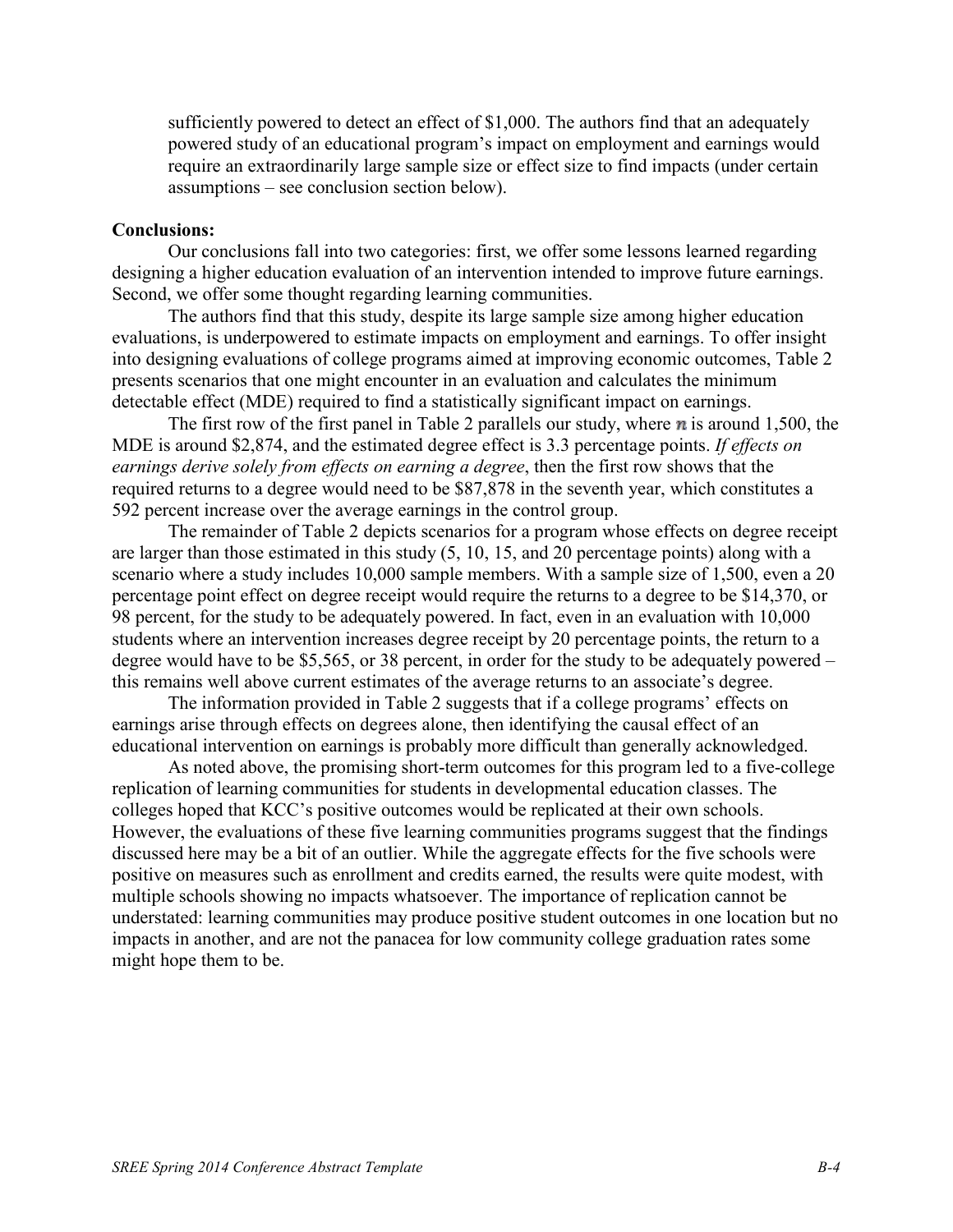#### **Appendices**

*Not included in page count.*

**Appendix A. References**

*References are to be in APA version 6 format.*

- Adelman, C. (2004). Principal Indicators of Student Academic Histories in Postsecondary Education, 1972-2000 (pp. 1-161). Washington, DC: U.S. Department of Education, Institute of Education Sciences.
- Attewell, P. A., Lavin, D. E., Domina, T., & Levey, T. (2006). New Evidence on College Remediation. Journal of Higher Education, 77(5), 886-924.
- Bailey, T. (2009). Rethinking Developmental Education in Community College. New York: Community College Research Center, Teachers College, Columbia University.
- Bailey, T., Jeong, D. W., & Cho, S.-W. (2010). Referral, Enrollment, and Completion in Developmental Education Sequences in Community Colleges. Economics of Education Review, 29, 255-270.
- Barrow, L., & Rouse, C. E. (2005). Do Returns to Schooling Differ by Race and Ethnicity? WP 2005-02: Federal Reserve Bank of Chicago.
- Card, D. (2001). Estimating the Return to Schooling: Progress on Some Persistent Econometric Problems. Econometrica, 69(5), 1127-1160.
- Carneiro, P., Heckman, J. J., & Vytlacil, E. J. (2011). Estimating marginal returns to education. American Economic Review, 101(6), 2754–2781.
- Dadgar, M., & Weiss, M. J. (2012). Labor Market Returns to Sub-Baccalaureate Credentials: How Much Does a Community College Degree or Certificate Pay? CCRC Working Paper No. 45: Community College Research Center.
- Digest of Educational Statistics. National Center for Education Statistics. (2012). Total fall enrollment in degree-granting institutions, by control and level of institution: 1963 through 2010.
- Duke, A.-E., & Strawn, J. (2008). Overcoming Obstacles, Optimizing Opportunities: State Policies to Increase Postsecondary Attainment for Low-Skilled Adults (pp. 1-24): Jobs for the Future.
- Dynarski, S. (2008). Building the Stock of College-Educated Labor. Journal of Human Resources, 43(3), 576-610.
- Hoachlander, G., Sikora, A. C., & Horn, L. (2003). Community College Students: Goals, Academic Preparation, and Outcomes Postsecondary Education Descriptive Analysis Reports. Washington, D.C.: U.S. Department of Education, National Center for Education Statistics.
- Jacobson, L., & Mokher, C. (2009). Pathways to Boosting the Earnings of Low-Income Students by Increasing Their Educational Attainment. Washington, D.C.: The Hudson Institute Center for Employment Policy.
- Jepsen, C., Troske, K., & Coomes, P. (2009). The Labor-Market Returns to Community College Degrees, Diplomas, and Certificates (Vol. Discussion Paper Series DP 2009–08). Lexington, KY: University of Kentucky, Center for Poverty Research.
- Kane, T. J., & Rouse, C. E. (1995). Labor-Market Returns to Two and Four-Year College. American Economic Review, 85(3), 600-614.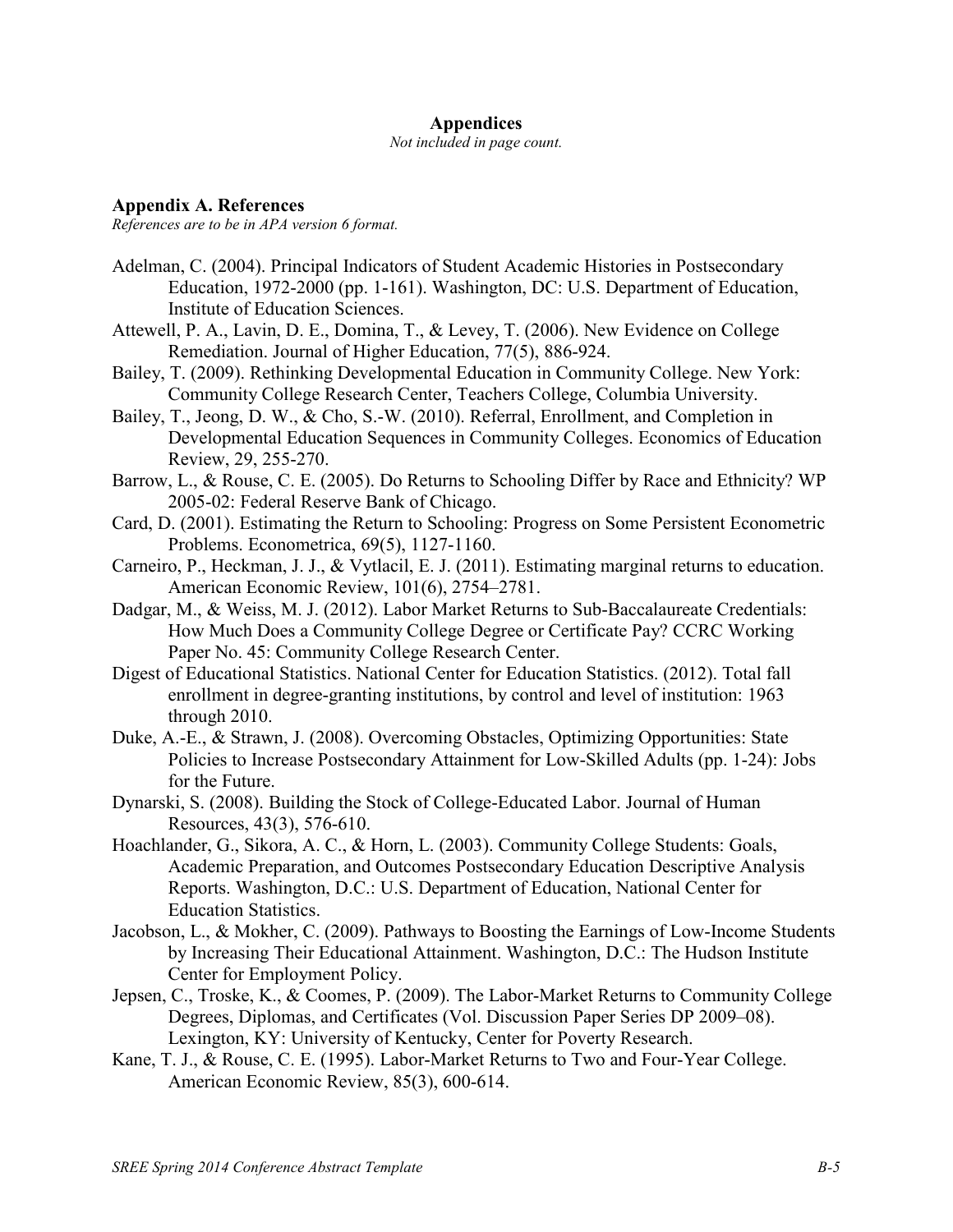- Marcotte, D. E. (2009). The Earnings Effect of Education at Community Colleges. Contemporary Economic Policy, 28(1), 36-51.
- Minkler, J. (2002). ERIC Review: Learning Communities at the Community College. Community College Review, 30(3), 46-63.
- Radford, A. W., Berkner, L., Wheeless, S. C., & Shepherd, B. (2010). Persistence and Attainment of 2003–04 Beginning Postsecondary Students: After 6 Years (pp. 1-66). Washington, DC: US Department of Education, National Center for Education Statistics.
- Richburg-Hayes, L., Visher, M. G., & Bloom, D. (2008). Do Learning Communities Effect Academic Outcomes? Evidence From an Experiment in a Community College. Journal of Research on Educational Effectiveness, 1(1), 33 - 65.
- Smith, B. L. (2001). The Challenge of Learning Communities as a Growing National Movement. Peer Review, 3(4), 4-8.
- Smith, B. L., MacGregor, J., Matthews, R., & Gabelnick, F. (2004). Learning Communities: Reforming Undergraduate Education. San Francisco: Jossey-Bass.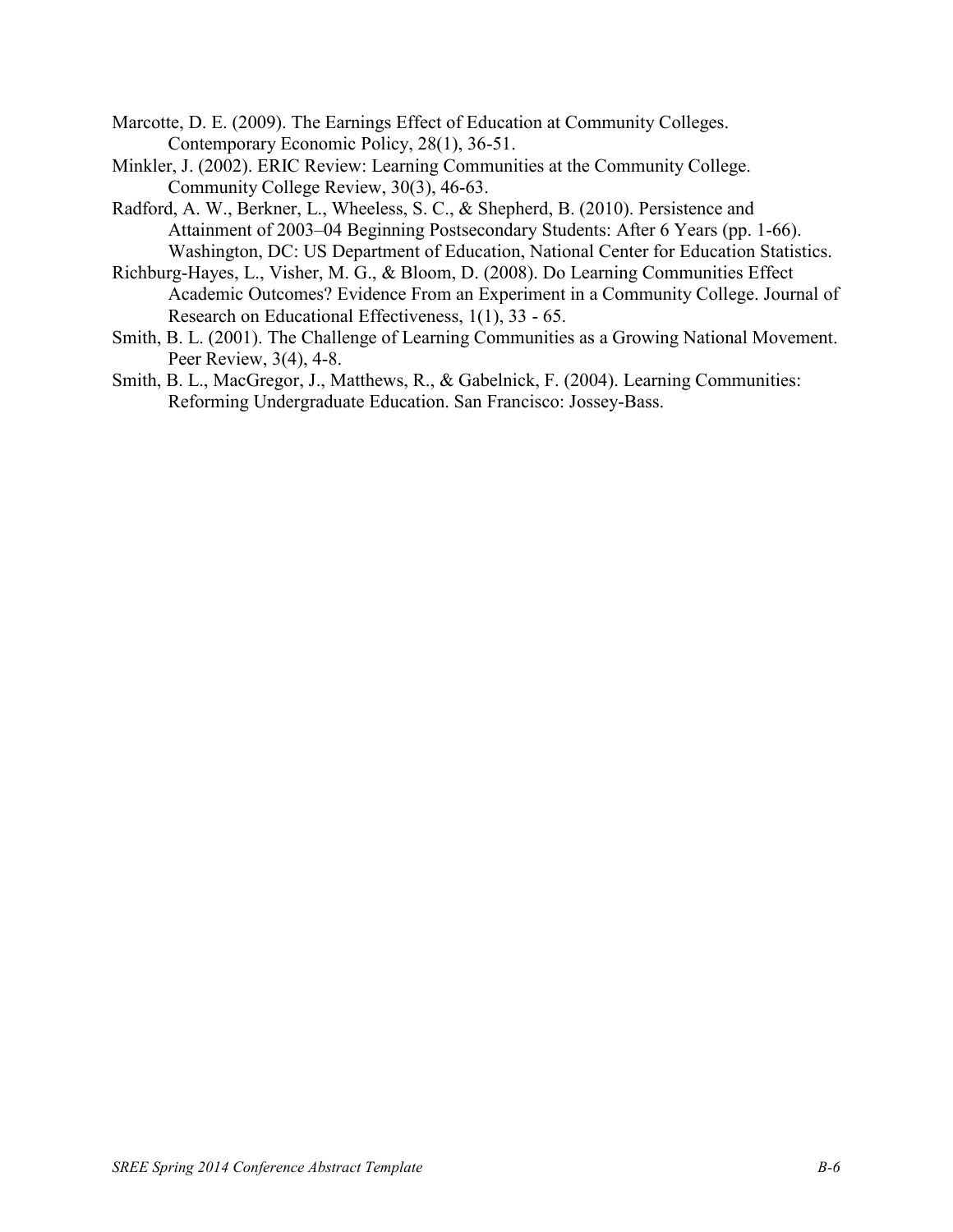# **Appendix B. Tables and Figures**

*Not included in page count.*

Figure 1. CUNY Enrollment in Main Sessions and Intersessions.

Table 1. Academic Outcomes, Years One Through Seven.

Table 2. Necessary Returns-to-Degree, Assuming Earnings Effects Only Through Degree Receipt.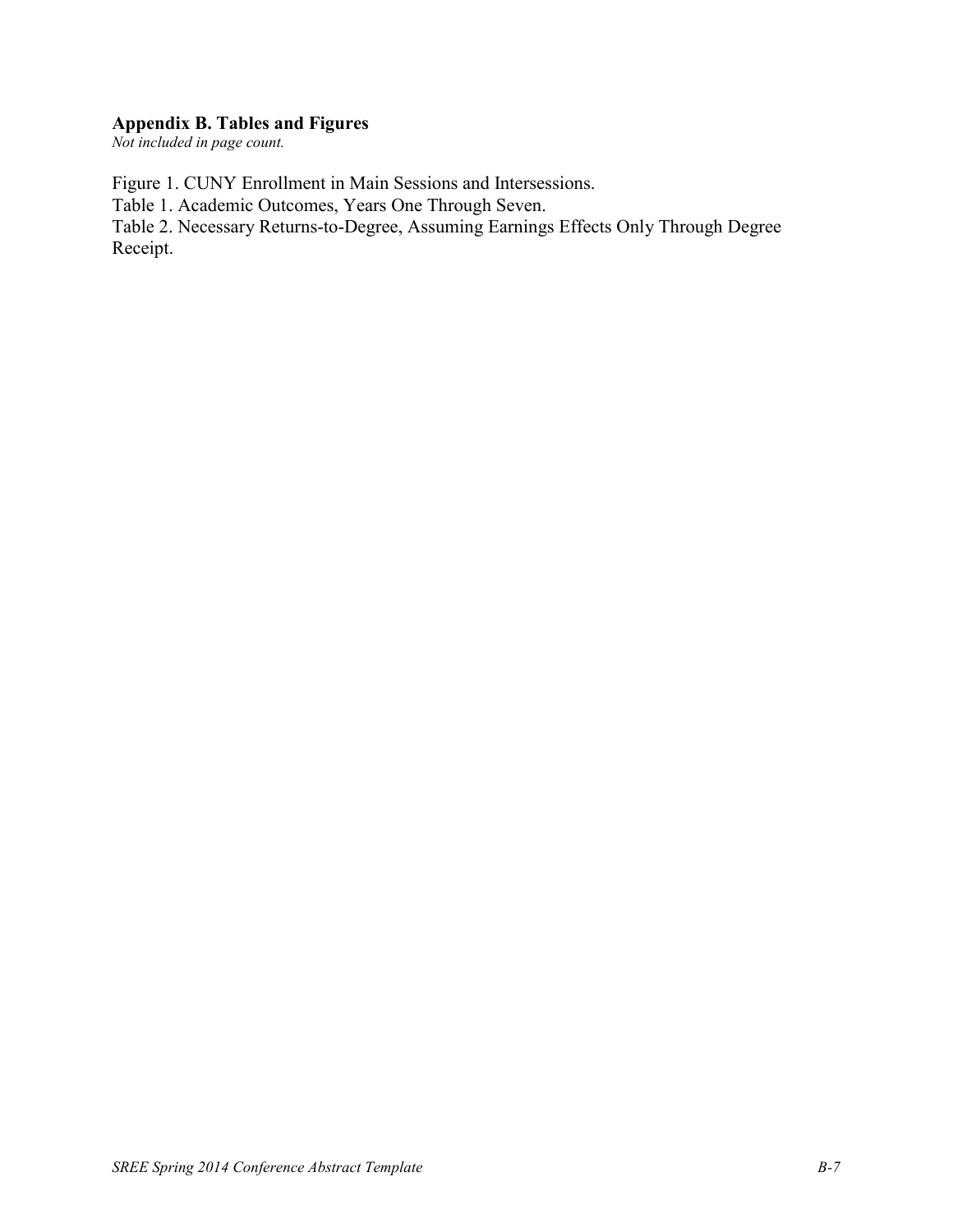

Figure 1. CUNY Enrollment in Main Sessions and Intersessions

*Sources*: Calculations from CUNY Institutional Research Database (IRDB).

*Notes*: Estimates are adjusted by research cohort. Cluster-robust standard errors are used when calculating p-values – students are clustered by learning community link.

A two-tailed test was applied to impact estimates. Statistical significance levels are indicated as: \*\*\*  $p < .01$ ; \*\*  $p < .05$ ; \*  $p < .10$ .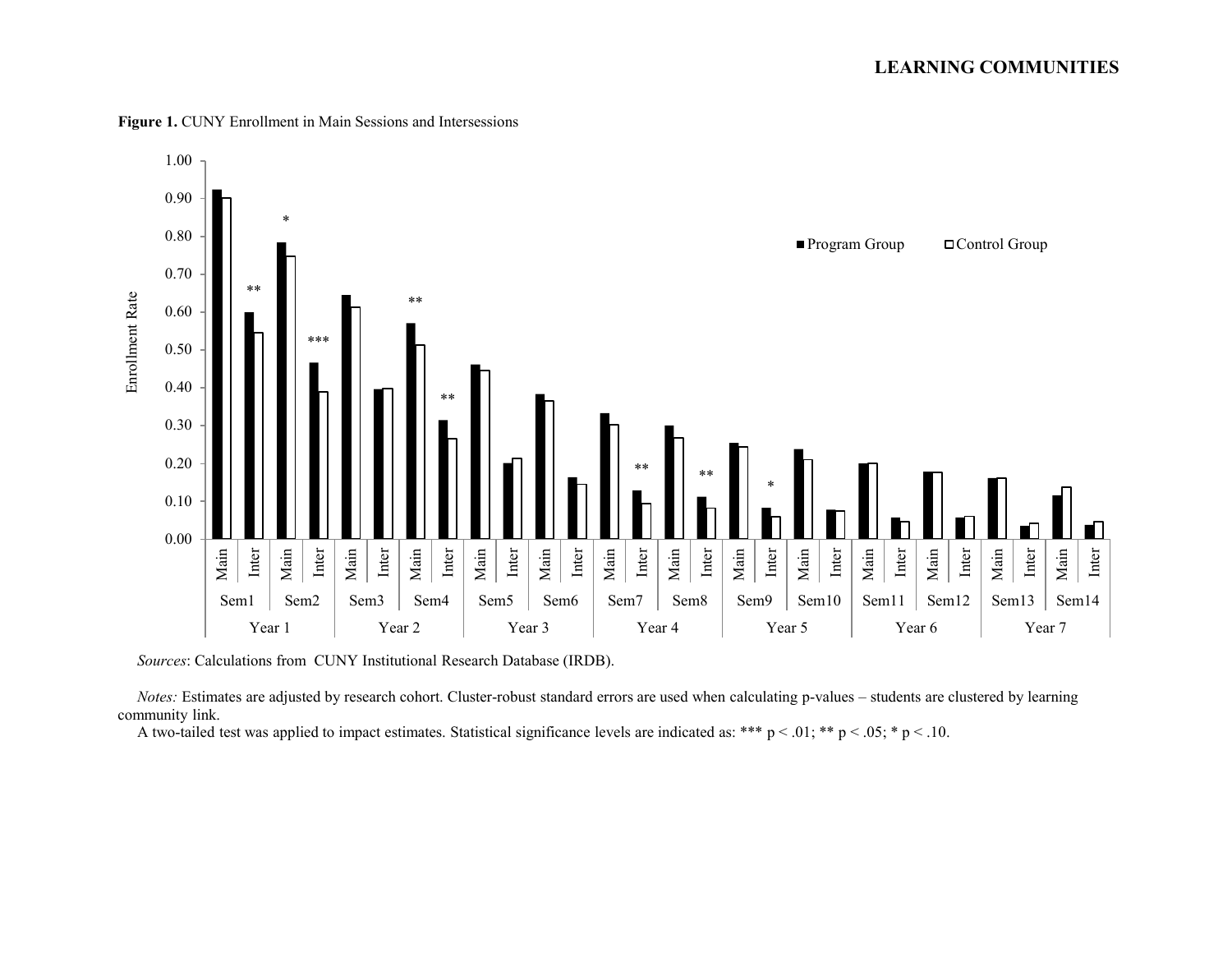|                                          | Program | Control | Estimated |         |
|------------------------------------------|---------|---------|-----------|---------|
| Outcome                                  | Group   | Group   | Effect    | p-value |
| Cumulative credits attempted (at CUNY)   |         |         |           |         |
| Year 1                                   | 28.3    | 26.9    | 1.4       | 0.024   |
| Year 2                                   | 47.4    | 44.6    | 2.7       | 0.024   |
| Year 3                                   | 58.8    | 55.8    | 3.0       | 0.071   |
| Year 4                                   | 67.1    | 63.1    | 4.1       | 0.045   |
| Year 5                                   | 73.4    | 68.7    | 4.7       | 0.041   |
| Year 6                                   | 77.9    | 73.0    | 4.8       | 0.054   |
| Year 7                                   | 80.9    | 76.4    | 4.6       | 0.087   |
| Cumulative credits earned (at CUNY)      |         |         |           |         |
| Year 1                                   | 20.3    | 18.2    | 2.1       | 0.002   |
| Year 2                                   | 33.9    | 31.1    | 2.8       | 0.020   |
| Year 3                                   | 42.0    | 39.4    | 2.6       | 0.098   |
| Year 4                                   | 48.1    | 44.8    | 3.4       | 0.076   |
| Year 5                                   | 52.8    | 49.0    | 3.7       | 0.074   |
| Year 6                                   | 56.3    | 52.3    | 4.0       | 0.078   |
| Year 7                                   | 58.8    | 54.7    | 4.0       | 0.092   |
| Earned a degree (at any college) $(\% )$ |         |         |           |         |
| Year 1                                   | 0.0     | 0.0     | 0.0       |         |
| Year 2                                   | 6.1     | 5.4     | 0.8       | 0.615   |
| Year 3                                   | 20.2    | 17.0    | 3.2       | 0.202   |
| Year 4                                   | 26.5    | 23.8    | 2.7       | 0.302   |
| Year 5                                   | 31.9    | 28.4    | 3.5       | 0.210   |
| Year 6                                   | 35.9    | 31.5    | 4.4       | 0.104   |
| Year 7                                   | 39.5    | 36.2    | 3.3       | 0.236   |
| Highest degree earned by Year 7 $(\%)^a$ |         |         |           |         |
| Bachelor's degree or higher              | 16.5    | 14.8    | 1.7       | 0.404   |
| Associate's degree                       | 22.2    | 20.5    | 1.7       | 0.434   |
| Sample size (total = $1,534$ )           | 769     | 765     |           |         |

**Table 1.** Academic Outcomes, Years One Through Seven

 *Sources*: Calculations from CUNY Institutional Research Database (IRDB) and National Student Clearinghouse data.

*Notes*: Rounding may cause slight discrepancies in sums and differences.

Estimates are adjusted by research cohort.

 Cluster-robust standard errors are used when calculating p-values – students are clustered by learning community link.

A two-tailed test was applied to differences between research groups.

 Cumulative credits include both college-level and developmental credits. Values of zero credits attempted/earned have been imputed for 9 students for whom CUNY data were unavailable.

 a Percentage who earned bachelor's degree or higher and percentage who earned associate's degree do not add up to total because the degree type of some degree-earners was unknown.